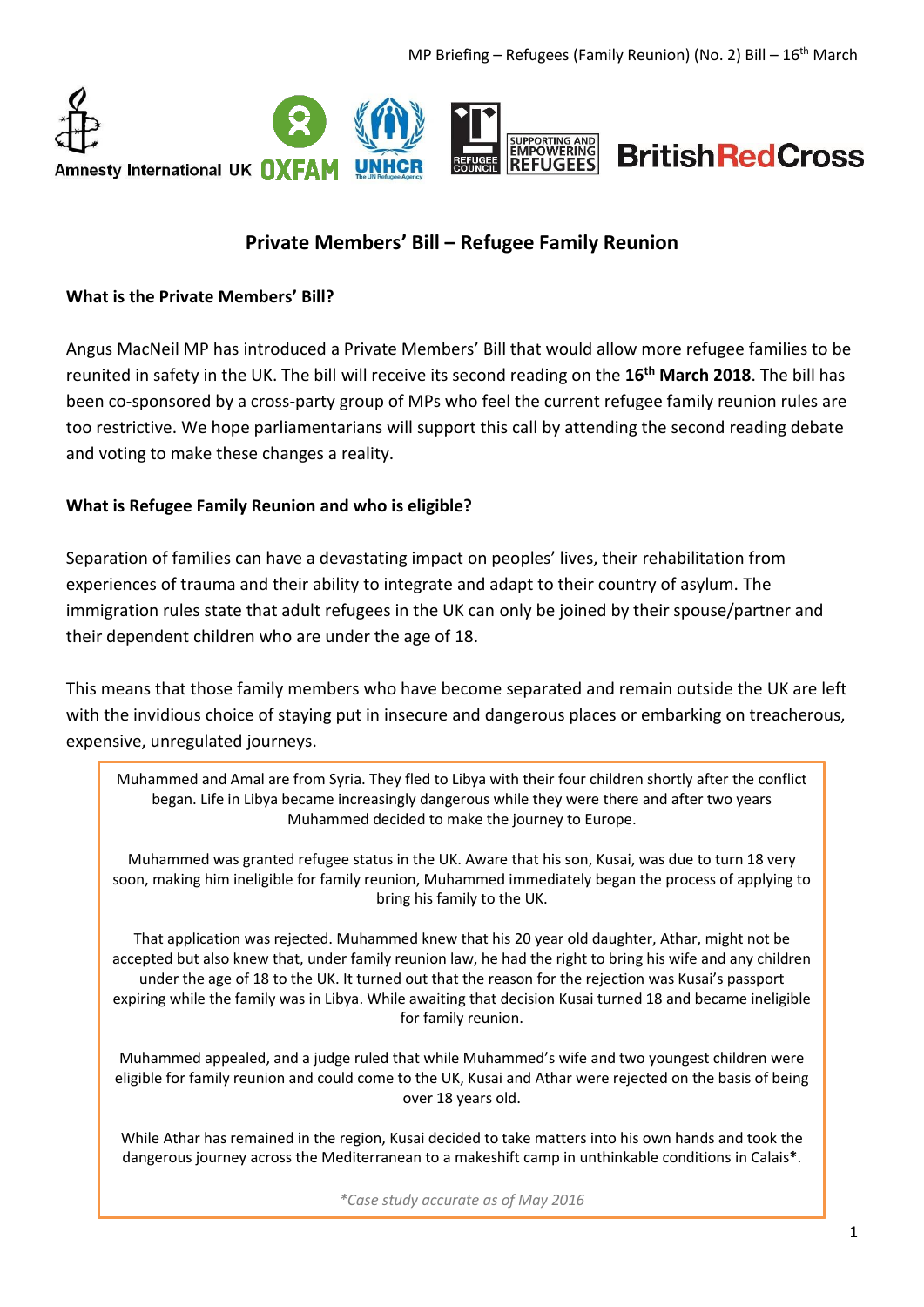### **What about unaccompanied refugee children in the UK?**

Unlike adult refugees, children who are in the UK alone and who have refugee status have no right to be reunited with even their closest family members. As a result of this rule, children living in the UK are unable to live in safety with their family in perpetuity. The Home Affairs Select Committee has said that:

> "**It seems to us perverse that children who have been granted refugee status in the UK are not then allowed to bring their close family to join them in the same way as an adult would be able to do. The right to live safely with family should apply to child refugees just as it does to adults."<sup>1</sup>**

In not allowing child refugees to sponsor even their closest family members to join them, the UK is an outlier within Europe. Article 10 of the EU Directive on Family Reunion<sup>2</sup> sets out that unaccompanied child refugees are entitled to be reunited with their family members and this applies to the vast majority of EU countries. Only the UK, Denmark and Ireland, chose not to opt-in to the directive and so are not bound by it. However, it is noteworthy that Ireland has enshrined the right for unaccompanied child refugees to act as sponsors for the purposes of refugee family reunion in their own domestic law.<sup>3</sup>

Being reunited with close family is a way to ensure the welfare and safety of child refugees in the UK and would improve their chances of integration and recovery. Allowing them to sponsor their immediate families would be a straightforward change which would affect a small number of child refugees but one that would have a transformational impact on their lives.

"These are already some of the most vulnerable children that have been through a terrible time to get here. They then face endless barriers from language, culture, accessing appropriate support... To say, at the end of all that, that they are not allowed to be reunited with their family is one of the most difficult things that the children we work with face…We see a lot of self-harm, problems with sleep, post traumatic stress disorder. You have to remember these are children who have often been through unimaginable things and now they are being told they cannot be reunited with their families."

*Hayley Cohen, case work manager - Young Roots - supporting young asylum seekers, Croydon*

### **For families who are eligible, is it a straightforward process?**

Legal aid was removed from refugee family reunion cases following the passing of the Legal Aid, Sentencing and Punishment of Offenders Act 2012. The impact of this on refugees separated from their loved ones has been profound. Many are left to try and navigate complex legal processes, with similarly complex immigration rules, as they face prolonged separation from their family and the many harms

 $\overline{a}$ 

 $1$  House of Commons Home Affairs Committee, 'The Work of the Immigration Directorates (Q1 2016)', Sixth Report of Session 2016-17

<sup>&</sup>lt;sup>2</sup> Council Directive 2003/86/EC on the right to family reunification [http://eur-](http://eur-lex.europa.eu/LexUriServ/LexUriServ.do?uri=OJ:L:2003:251:0012:0018:en:PDF)

[lex.europa.eu/LexUriServ/LexUriServ.do?uri=OJ:L:2003:251:0012:0018:en:PDF](http://eur-lex.europa.eu/LexUriServ/LexUriServ.do?uri=OJ:L:2003:251:0012:0018:en:PDF)

<sup>&</sup>lt;sup>3</sup> See section 18 of the Refugee Act 1996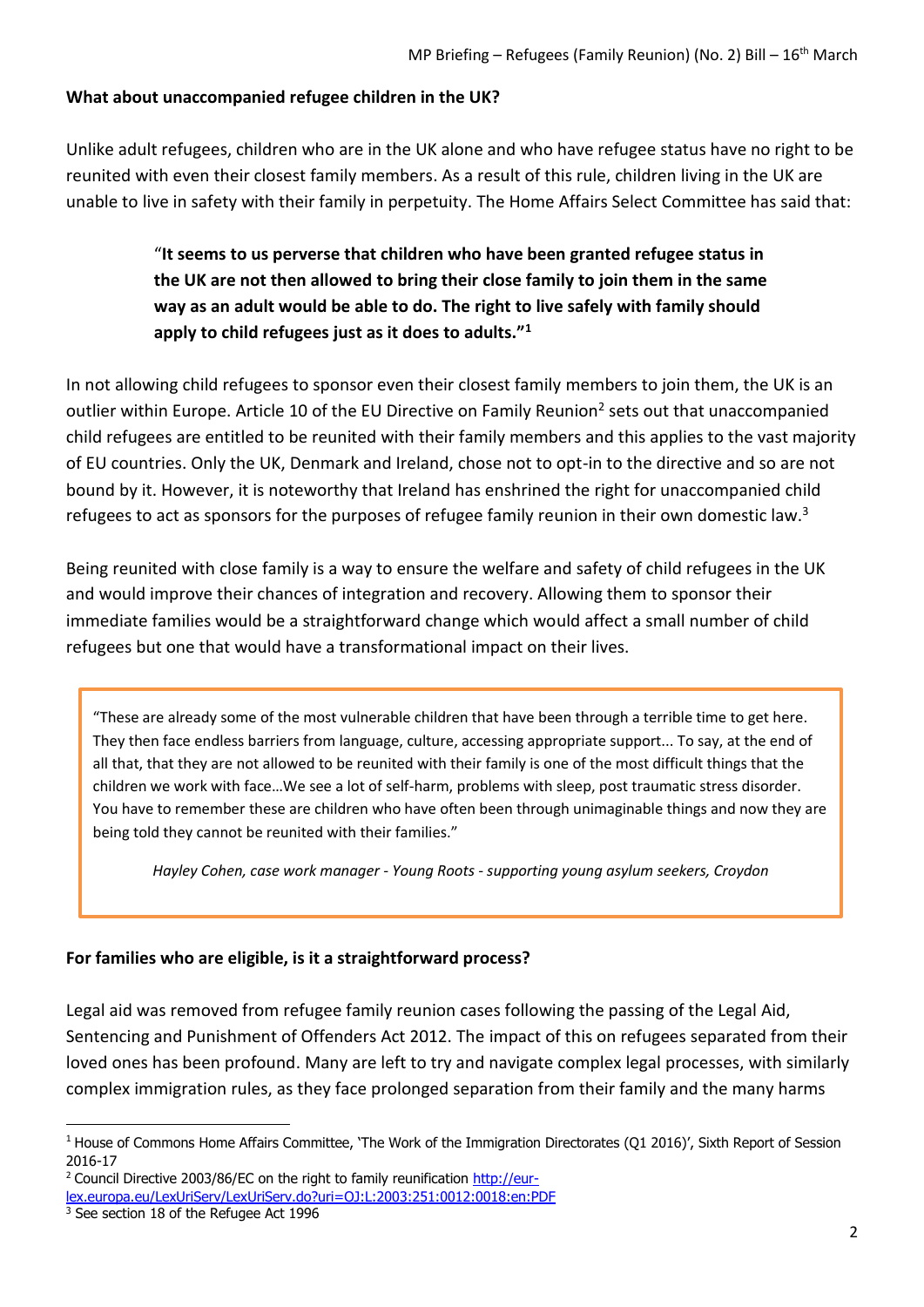which flow from this such as isolation, emotional distress and lack of confidence and practical difficulties to their integration and rebuilding lives.

Even for those who do, in theory, qualify for family reunion, the process is long and complicated. The report by the British Red Cross, 'Not So Straightforward', sets out the many bureaucratic and practical barriers families face.<sup>4</sup> To make an application for family reunion, the family members wishing to join their relative in the UK need to go to their closest British embassy. However, in their report, the British Red Cross highlight examples where families are risking their lives to travel to an embassy, required to travel through conflict zones. Additionally, a number of people were turned away upon reaching the embassy, even though they have made appointments. For example, children who attempted to submit their applications in Rwanda were turned away from the British High Commission because they didn't have passports, even though such practice runs contrary to Home Office guidance.<sup>5</sup>

Other complexities include cases requiring DNA tests or those involving adoption and de facto adoption. Such cases require legal advice in determining the eligibility of the applications, support in documentation gathering, and reference to precedent and existing policy and guidance<sup>6</sup>.

Despite the complexity of the process legal aid is not available to support families going through the refugee family reunion process. Government Ministers have made it clear that they consider family reunion an immigration rather than an asylum matter.<sup>7</sup> In their response to the consultation on the legal aid changes, the Ministry of Justice stated that "applications to join family members are treated as immigration cases, and are generally straightforward because they follow a grant of asylum."<sup>8</sup> In the experience of many families seeking to reunite, the process is anything but straightforward.

## **Is refugee family reunion the same as family reunion under the Dublin III Regulation?**

No. Refugee family reunion allows refugees present in the UK to be joined by their family members. When family members come to the UK, they are given the same immigration status as the person they are joining. The Dublin III Regulation is a piece of European Union legislation that is used to determine which member state is responsible for deciding a specific individual's asylum application. One of the criteria for deciding which Member State is responsible is whether the applicant has family members in a different Member State to the one they have made their asylum claim in. If the individual does have family members in a different Member State, then the first Member State can request that the application is transferred to the Member State where the applicant's family members are.

 $\overline{a}$ 

<sup>6</sup> British Red Cross, 'Not So Straightforward: the need for qualified legal support in refugee family reunion'

<sup>4</sup> British Red Cross, 'Not So Straightforward: the need for qualified legal support in refugee family reunion'

<sup>&</sup>lt;sup>5</sup> The complexity means that some families are forced to wait months, even years, before being reunited. A recent answer to a written parliamentary question showed that in 2015 at least one family has had to wait nearly a year (357 days) to have their application processed. In 2013, one case took more than three times as a long to conclude, taking 1184 days.

 $7$  See, for example, Lord Wallace of Tankerness' response to an amendment tabled by Lord Thomas of Gresford, HoL 18 Jan 2012, c675

<sup>8</sup> Ministry of Justice, 'Reform of Legal Aid in England and Wales: the Government Response', June 2011